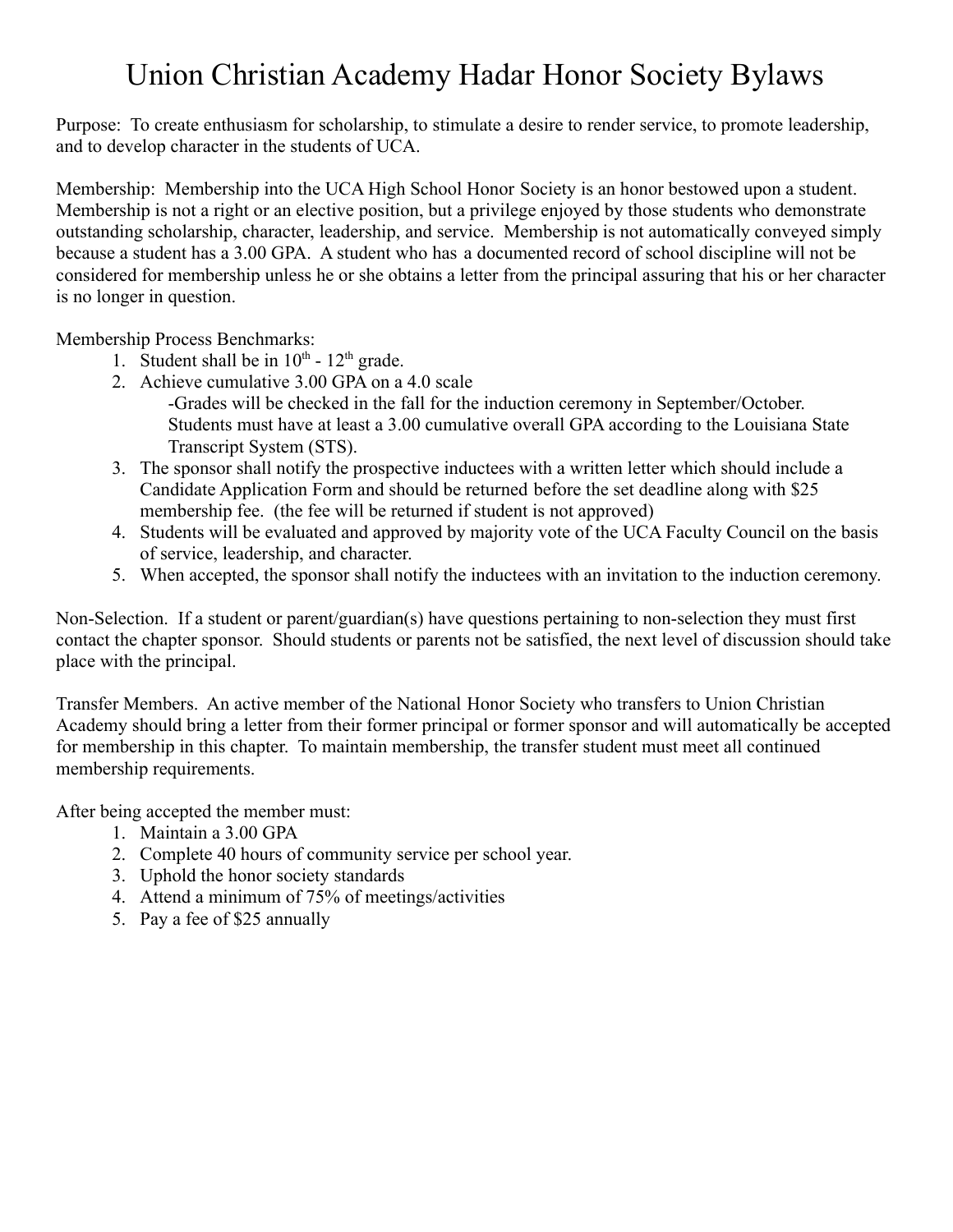# **Basic Information: Volunteer Hours**

- 1. **ALL NHS MEMEBERS** must complete 40 hours (minimum) of community or school service hours.
- 2. Community service hours must be in the time frame from the last day of the previous school year through the designated due date at the end of the school year. (to be set in August meeting)
- 3. Community service hours earned at UCA, schools in the community, and/or non-profit organizations may be documented and used for this program as long as they meet the current guidelines.

# **Some types of acceptable service hours:**

- 1. Working concession or taking ticket money at any UCA athletic events.
- 2. Painting, moving, or projects that help better the school.
- 3. Working in soup kitchens(hours worked), can food drives (1 hour), Christmas boxes (1 hour), blood drives (1 hour per drive), and any other service that helps the community. **(Hours are determined by the service and at the discretion of the NHS sponsor.)**
- 4. Any service that is not listed will be accepted or denied by the NHS sponsor according to the national guidelines.

# **Some types of unacceptable service hours are as follows:**

- 1. Hours volunteered at businesses that are not non-profit organizations will not be accepted (some examples: doctor's offices, sports gyms, sports teams, daycares)
- 2. Students may not include hours for any activity for which pay is received.
- 3. Students may not claim hours for baking food.
- 4. Volunteer hours will not be accepted from immediate or extended family members. This includes working in the home or at the parent's place of employment (or classroom), unless for a charity event.
- 5. Babysitting and the donation of money earned at your place of employment are not acceptable.

## **Dates and Hours:**

- 1. A minimum of 10 hours must be worked outside of UCA in the community.
- 2. 25% of hours are due at the beginning of Christmas Break (December  $17<sup>th</sup>$ ).
- 3. 50% of hours are due at the beginning of Spring Break (March  $25<sup>th</sup>$ ).
- 4. 75% of hours are due the first Monday in May (May  $2<sup>nd</sup>$ ).
- 5. 100% of hours are due for Senior NHS members on May  $6<sup>th</sup>$ .
- 6. 100% of hours for all other NHS members will be determined in the August meeting.

# **Hour sheet documentation and delivery rules:**

- 1. All hours must be recorded on the UCA NHS Service Sheet;
- 2. Make sure all slots are filled out correctly;
- 3. All slots MUST be filled, if there is something missing the hours will not be approved;
- 4. All hours must be turned in by 3pm on the due date stated in the August meeting;
- 5. Any late hours will not be approved for the current school year.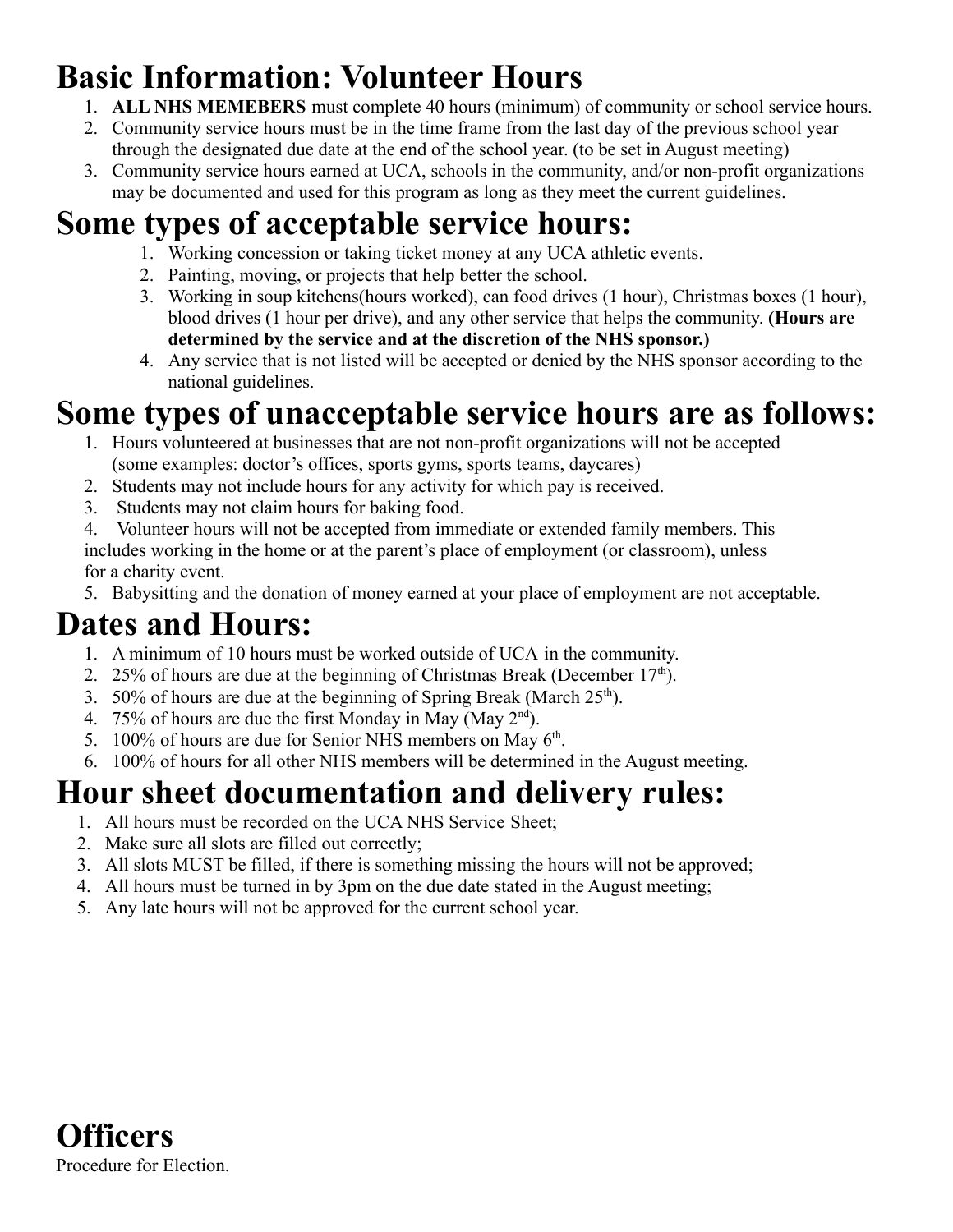- 1. All honor society members shall be listed on one ballot in alphabetical order.
- 2. Members shall vote by secret ballot for **up to four candidates** to fill the 5 positions. There will be no electioneering in the area around voting. A ballot will be discarded if too many votes are cast.
- 3. The five candidates who receive the most votes and are approved by the advisor(s) and a faculty member of their choice, will be offered the positions. The candidate who receives the most votes will be offered their choice position, the candidate with the next votes will be offered and so forth. If a member that is chosen by his/her peers but does not want an office, the member with the next highest votes will be offered an office.
- 4. The principal will be notified of the election results.
- 5. Exchange of officers will take place at the respective ceremonies.

Duties and Responsibilities of Officers. All officers are required to help decorate for the Induction Ceremony and Banquet.

**The President** shall have the following duties:

- 1. Oversee daily operations of the organization
- 2. Decide on yearly project with advisor
- 3. Make decisions with the advisor for the organization
- 4. Interact with the principal
- 5. Be aware of discipline problems in the organization
- 6. Make sure all materials are present for induction ceremony
- 7. Help make morning announcements
- 8. Speaking part in the Induction Ceremony

**The Vice-President** shall have the following duties:

- 1. Obtain guest speaker for the induction ceremony
- 2. Oversee fundraisers with the treasurer
- 3. In charge of refreshments for teachers and guest before/after the induction ceremony
- 4. Organize signs for projects and fundraising
- 5. Help make morning announcements
- 6. Speaking part in Induction Ceremony

**The Secretary** shall have the following duties:

- 1. Keep track of community service hours
- 2. Keep attendance at meetings
- 3. Keep minutes of all meetings
- 4. Send letters to guests for induction ceremony
- 5. Help make morning announcements
- 6. Speaking part Induction Ceremony

**The Treasurer** shall have the following duties:

- 1. Collect dues
- 2. Maintain financial record with advisor
- 3. Work on fundraising with the vice-president
- 4. Assist secretary with tracking community service hours
- 5. Help make morning announcements
- 6. Speaking part in Induction Ceremony

### **The Historian** shall have the following duties:

- 1. Organize publicity
- 2. Complete UCA Honor Society Scrapbook for the year with clippings and photos
- 3. Help vice-president with refreshments at induction ceremony
- 4. Keep the UCA Honor Society Member Book to be signed at the induction ceremony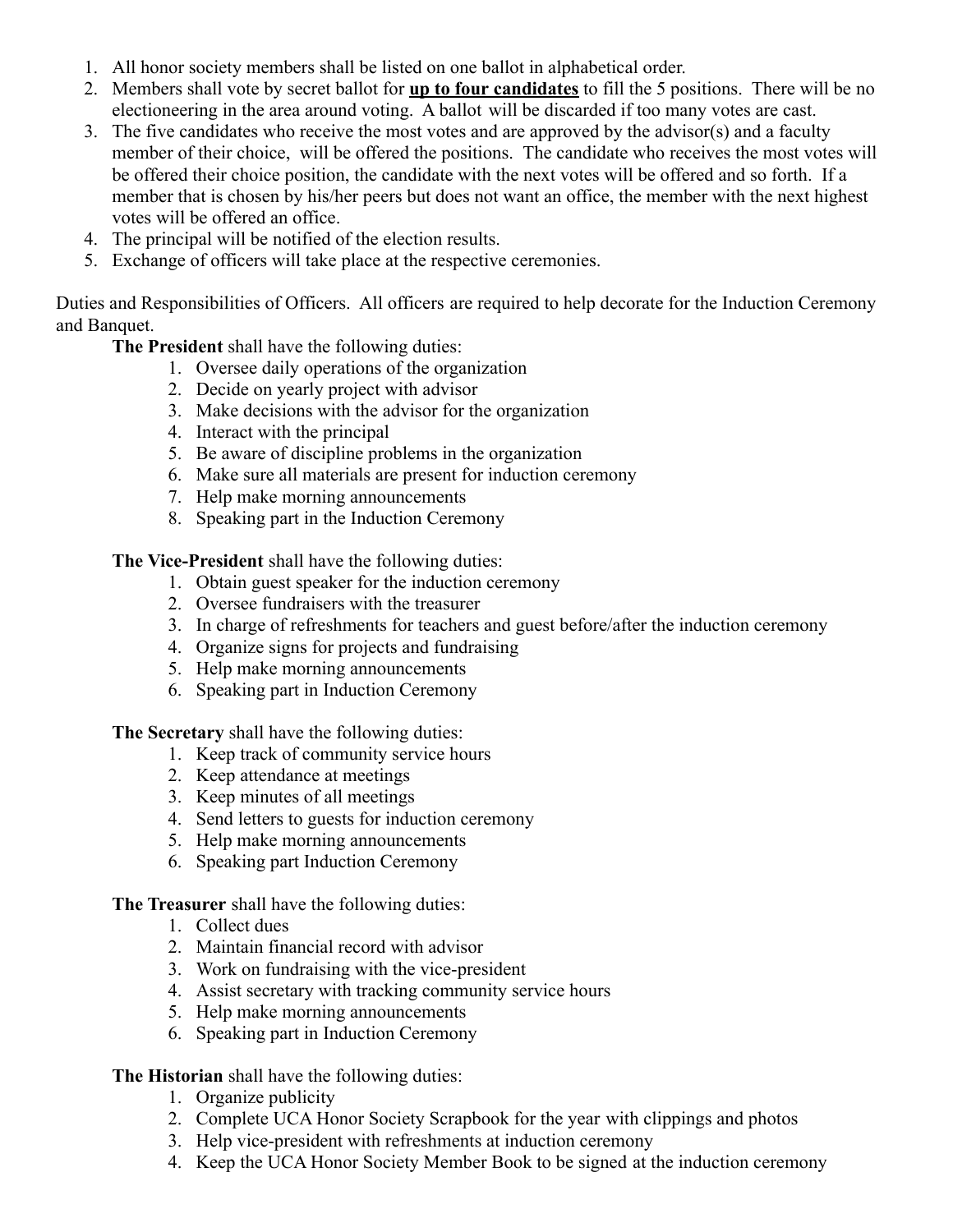- 5. Help make morning announcements
- 6. Speaking part in Induction Ceremony

### Officer Removal.

The removal of officers may be affected by a 2/3 vote of the membership. Written documentation detailing the reason(s) for removal shall be provided to the officer facing removal by the chapter advisor, and the officer shall have an opportunity to defend himself/herself before the membership.

#### Officer Replacement.

In the event an office comes open during the school year, the procedure for election will be followed in order to fill the vacancy.

### Membership Dismissal:

- 1. Students shall be put on probation if his/her GPA falls below the mandatory 3.00. A student shall have a period of 2 consecutive 9 weeks to raise his/her grade point average to the mandatory 3.00 GPA. If the goal is not met after the probation period the student will be dismissed from the NHS.
- 2. Students shall be put on probation for failure to maintain 20 documented hours of community service per year.
- 3. Students shall be put on probation for failure to attend 75% of meetings/activities.
- 4. Students shall be put on probation for participating in character issues that include but are not limited to: cheating; alcohol or drugs use; fighting; disrespect of property, faculty, staff, or another student.
- 5. Students shall be put on probation for failure to exemplify positive leadership to the society, school, or community.
- 6. Students shall be put on probation for failure to pay annual dues.

Membership Dismissal Process:

- 1. Except in the case of a flagrant violation of school rules or civil laws, a member is entitled to written warnings from the Chapter Advisor concerning the nature of his/her deficiency and the steps required to correct the deficiency. A copy of these warnings shall be sent to the parent(s) of the students and to the Principal.
- 2. The sponsor must schedule a hearing before the faculty council with the student present to discuss the student's offense. The faculty council must agree by majority vote to dismiss the student. The student will be informed of the council decision that day and will receive a written notice of the decision that shall be sent to the member, the member's parent/guardian, and the principal.
- 3. The dismissed member may appeal to the principal.

### **Hadar Qualities:**

### Scholarship

**High Honor Society** must maintain a 3.00 GPA in all high school courses according to the Louisiana Transcript System. GPA will be checked every semester.

### Leadership

The number of offices a student has held in school or community organizations or role as a captain of a sports team is an important aspect of leadership. However, leadership also exists outside elected/appointed positions including effective participation in other co-curricular activities. The following are some examples of a student who exemplifies leadership.

- a. Identifies issues and purposes solutions to problems
- b. Promotes school activities
- c. Exercises influence on peers in upholding school ideals
- d. Seeks positions of responsibility
- e. Is reliable and dependable
- f. Upholds scholarship and maintains a loyal school attitude